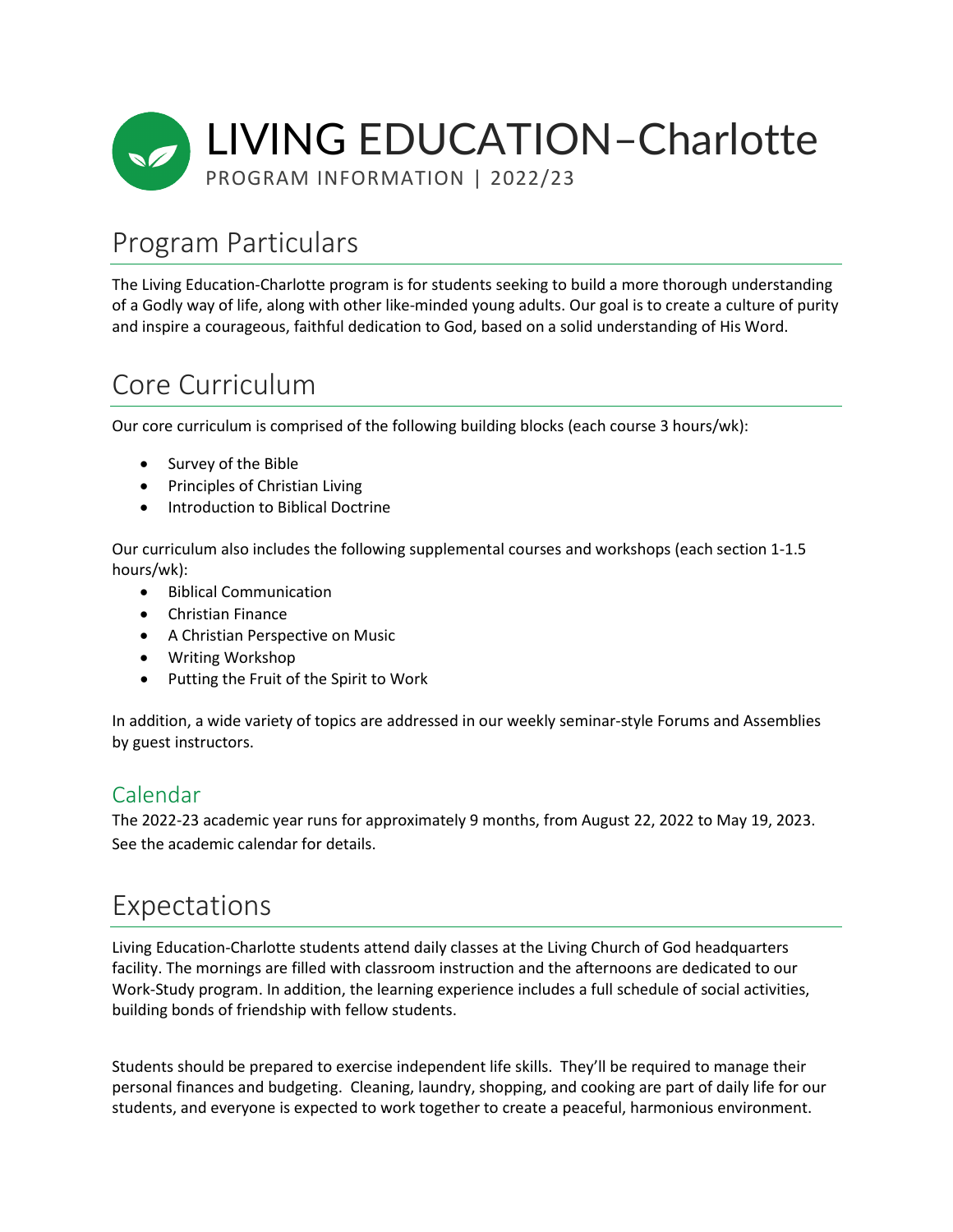This training program is geared for young adults, aged 18-30, who can function in a mature way, with minimal supervision.

## Housing

Student housing is provided just a few miles from the headquarters facility, with one residence for the men and another nearby residence for women. Our accommodations are located in a safe, quiet suburban neighborhood, and the homes provide a very comfortable living experience for our students. Grocery and other shopping is available nearby. A Resident Assistant is assigned to each accommodation, providing guidance and encouragement for our students. All students are required to live in this Church-provided student housing.

## Work Study

Most students are able to participate in part-time student work-study employment. These jobs help students offset the cost of their room and board. These work-study positions require a commitment of 20 hours per week as well as a minimum cumulative GPA of 2.5. The hourly wage for most beginning workstudy positions is the minimum wage rate for the state of North Carolina. Applicants for work-study positions should submit a résumé as soon as possible to Admissions, as positions fill up quickly.

### Costs

### Program Fee **(\$300 per month)**

While our program does not charge tuition for classes, this program fee helps to defray the cost of the church-provided housing, utilities, internet, activities, and a variety of other associated costs to provide the framework in which to learn. This fee is assessed at the beginning of each month, with the **required \$300 deposit (due July 1, 2022)** applying toward the first of nine payments for the program. For more details, see the Program Fee Schedule and Agreement.

### Textbooks **\$150-250 (estimated for both semesters)**

For our courses, students must have a Bible in addition to their textbooks. The recommended version is the New King James edition of the Bible (NKJ). In addition, all students need to acquire the textbooks required for their courses. A student may use any vendor to purchase their textbooks, including Amazon, Christian Book, Barnes and Noble online, or their local bookstore.

### Additional Costs

All on-site students should have a personal laptop computer. Both the accommodations and classroom areas have wireless internet access. Groceries and any personal items are the responsibility of each student. No food service is provided by Living Education, but there is a full kitchen in each of the housing units. If necessary, transportation will be provided to and from the classroom facilities. If a

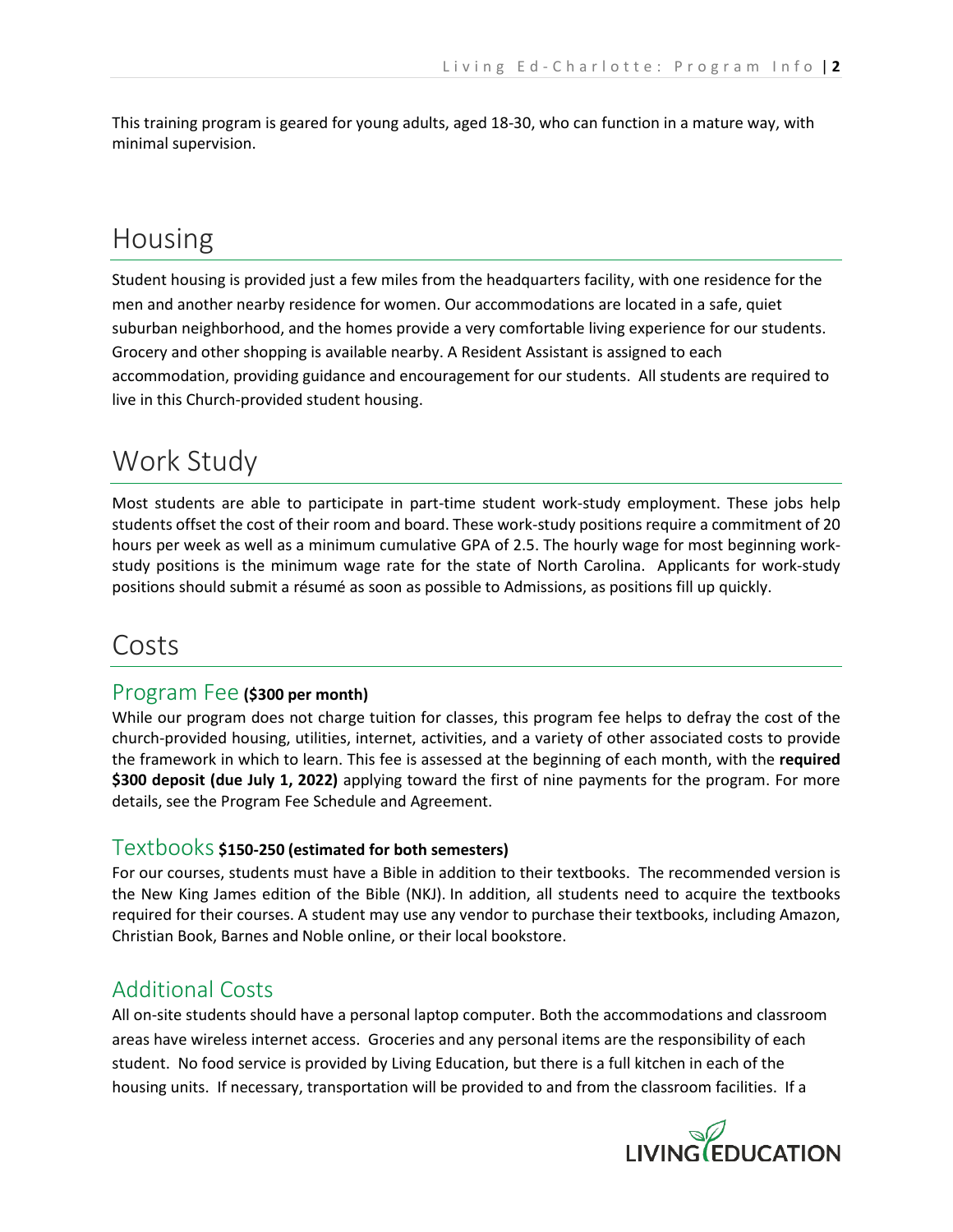student wishes to use his or her own vehicle, then gasoline, insurance, and maintenance costs would need to be considered carefully. Estimated reasonable expenses for on-site students living in cooperative housing at Charlotte are provided in the following budget **covering an academic year of two semesters (approximately nine months)** as follows:

| <b>Required Costs</b>          |         | <b>Estimated Additional Costs</b>  |         |
|--------------------------------|---------|------------------------------------|---------|
| Program Fee                    | \$2,700 | Groceries & Personal Items         | \$2,500 |
| <b>Books and Supplies</b>      | \$150   | Entertainment & Miscellaneous      | \$400   |
| <b>TOTAL REQUIRED:</b>         | \$2,850 | <b>TOTAL ESTIMATED ADDITIONAL:</b> | \$2,900 |
| <b>Total for Academic Year</b> | 5,750*  |                                    |         |

\*Students employed in the work-study program can expect to net around \$4,500 if they complete 700 hours of student work. The typical student thus needs a minimum of \$1,250 more, to be met from personal savings, summer earnings, and/or family contributions.

# Beyond Academics

Living Education-Charlotte is a rich learning environment designed to help students build strong biblical foundations, deep personal relationships with Jesus Christ and God the Father, stronger social skills, and a well-rounded perspective on life. Because of this, students are expected to participate in additional activities. Participation in these activities is required as they are considered to be part of the learning experience. Here is a sample of the types of activities which the students are involved in at Living Education:

- All students participate in a weekly **Friday Evening Group Dinner** with students, ministerial, and congregational guests. This dinner is prepared and hosted by different students each week. Students are given a budget and basic guidelines from which to operate.
- Men are required to participate in Spokesman Club while Ladies participate in Women's Club.
- All students are encouraged to participate in weekly or bi-weekly music lessons that can range from singing to instrumental training.
- Field Trips: All students participate in field trips to various destinations. These field trips are designed to increase fellowship and camaraderie. They also provide an opportunity to learn more about local points of interest, experience a variety of cultural events, and enjoy recreational opportunities. Past field trips have included: attendance at performing arts concerts, outreach work at a local food bank, travel to the historic Charleston, SC and a visit to Fort Sumter, visits to museums, pool parties, hikes in the NC mountains and more.
- Local congregational activities/service opportunities: Students often participate in other informal group activities and opportunities provided by the Charlotte, NC congregation.

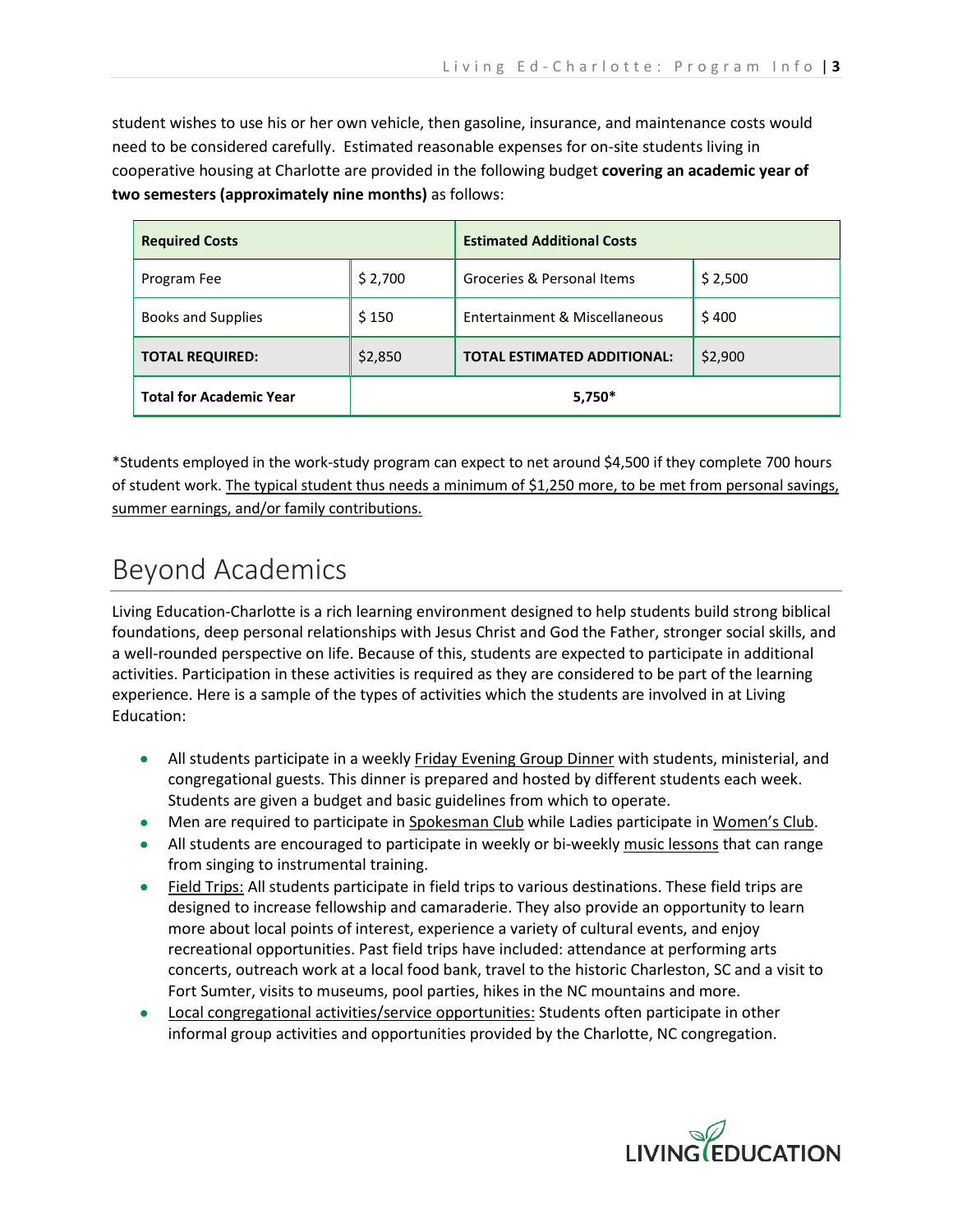### Admissions

Admission is selective and based upon evidence of intellectual promise, strong personal qualifications, good moral and ethical character, and marked by a desire to be an effective servant leader. All applicants seeking admission for study at Charlotte should complete the steps below.

- □ Submit a completed **online application** and pay the required **application fee** (\$25). Applications open on December 1. Acceptance decisions are scheduled to be made beginning February  $1<sup>st</sup>$ . We will continue accepting applications until June 1st, or until our program is full.
- □ Sign and submit the **Enrollment Agreement**. Agreement acknowledges adherence to a standar[d Code of Honor.](https://www.lcgeducation.org/wp-content/uploads/2021/11/Code-of-Honor-2022.pdf)
- □ Upload current **driver's license or ID** to your online application to verify your identity.
- □ Submit Autobiographical Essay and attached Autobiographical Essay Form See [Essay Form](https://www.lcgeducation.org/wp-content/uploads/2021/11/Autobiographical-Essay-Form-2022.pdf) for writing requirements. For writing tips, check out the following article: ["3 steps](https://www.lcgeducation.org/3-steps-to-writing-an-outstanding-autobiography-that-will-help-boost-your-application/)  [to writing an outstanding autobiography that will help boost your application"](https://www.lcgeducation.org/3-steps-to-writing-an-outstanding-autobiography-that-will-help-boost-your-application/).
- □ Provide a recent photograph of yourself for your student profile.

Your photo must be:

- o In color (no filters)
- o Taken in an unobstructed full-face view directly facing the camera with both eyes open (no hats accepted)
- o Taken within the last 6 months to reflect your current appearance
- o Taken in front of a non-distracting background
- o If you normally wear prescription glasses they should be worn for your photo (no sunglasses accepted)
- o Submitted as attachment to online application or a jpg file to [rross@lcg.org](mailto:rross@lcg.org)
- □ Provide three recommendations from the following people (non-relatives):
	- 1. Area pastor
	- 2. Guidance counselor or academic adviser
	- 3. General reference

All references should be completed online by chosen recommenders (links provided in online application). *Homeschooled students may use a second General Recommendation Form in lieu of the Counselor Recommendation.*

□ Complete the Aptitude Assessment Questionnaires. Invitation links for online assessments will be sent after populi account is set up.

#### □ Complete an online interview.

To make an appointment for this interview, email Rebekah Ross at [rross@lcg.org.](mailto:rross@lcg.org)

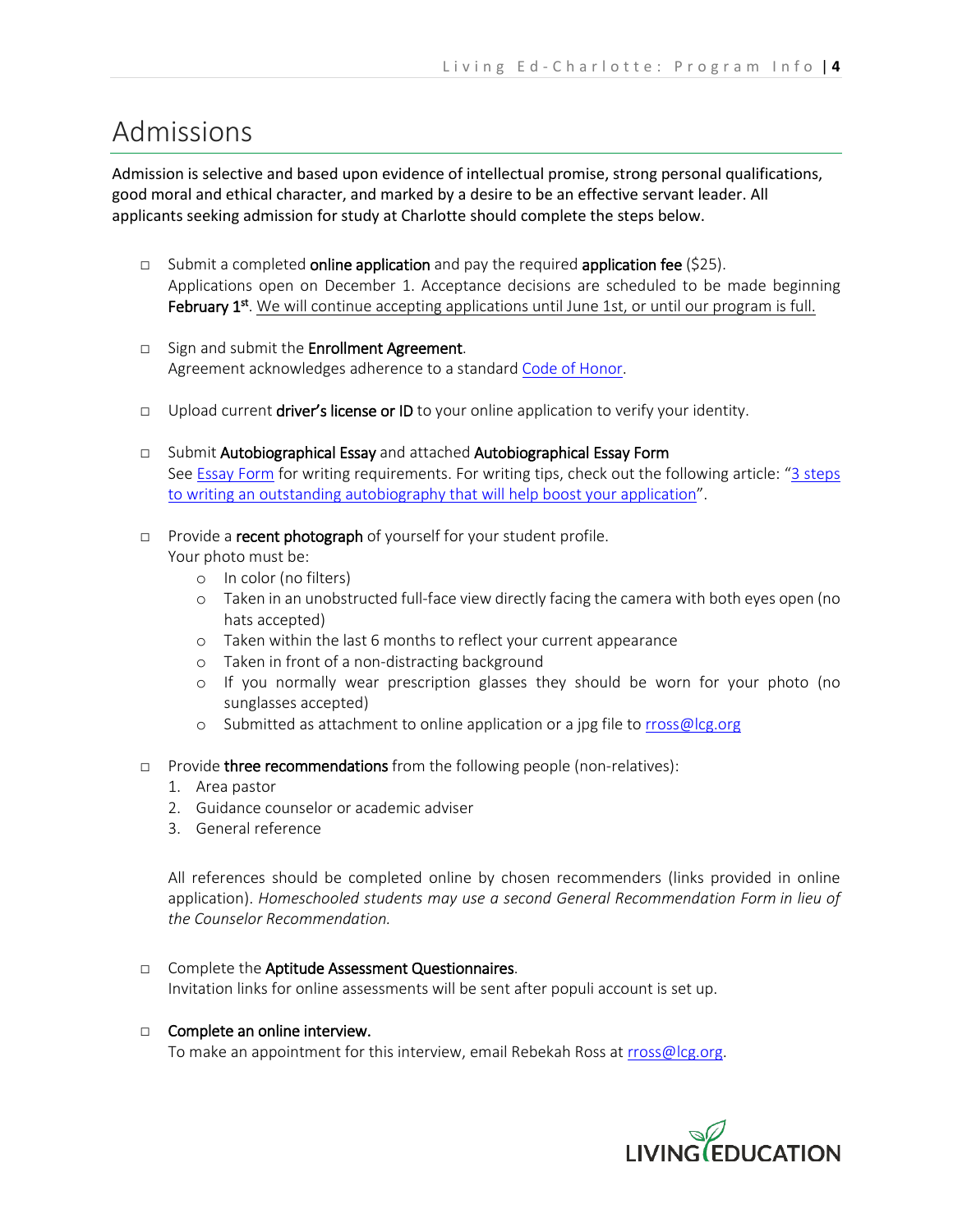### Other Application Requirements:

If you have completed High School only:

□ Send official high school transcript or a copy of GED or TASC scores to the admissions office or emailed t[o admissions@lcgeducation.org](mailto:admissions@lcgeducation.org)

> Current high school seniors should have their high school submit a transcript showing work through the first semester of the senior year. This transcript should be submitted as soon as possible after the semester has ended. A supplementary transcript must then be submitted upon high school graduation. *A high school transcript is not required if an applicant has 24 earned college semester credit hours from a regionally accredited college or university.*

#### □ Provide a copy of the applicants SAT or ACT scores*.*

*Students are highly recommended to take the SAT or ACT exam if they have no previous university coursework. Exam scores will enhance the chances of acceptance.*

If you have already attended college (completed over 24 college semester credit hours):

□ Send official transcripts from any regionally accredited colleges and universities previously attended to the Admissions Office.

If applying for the on-site work-study program *(optional):*

□ Provide a work resume and Work-study request form to facilitate placement. See job descriptions for common student work study positions.

If applying for a program scholarship *(optional):* 

□ Complete the scholarship application. More information available on our Charlotte program webpage.